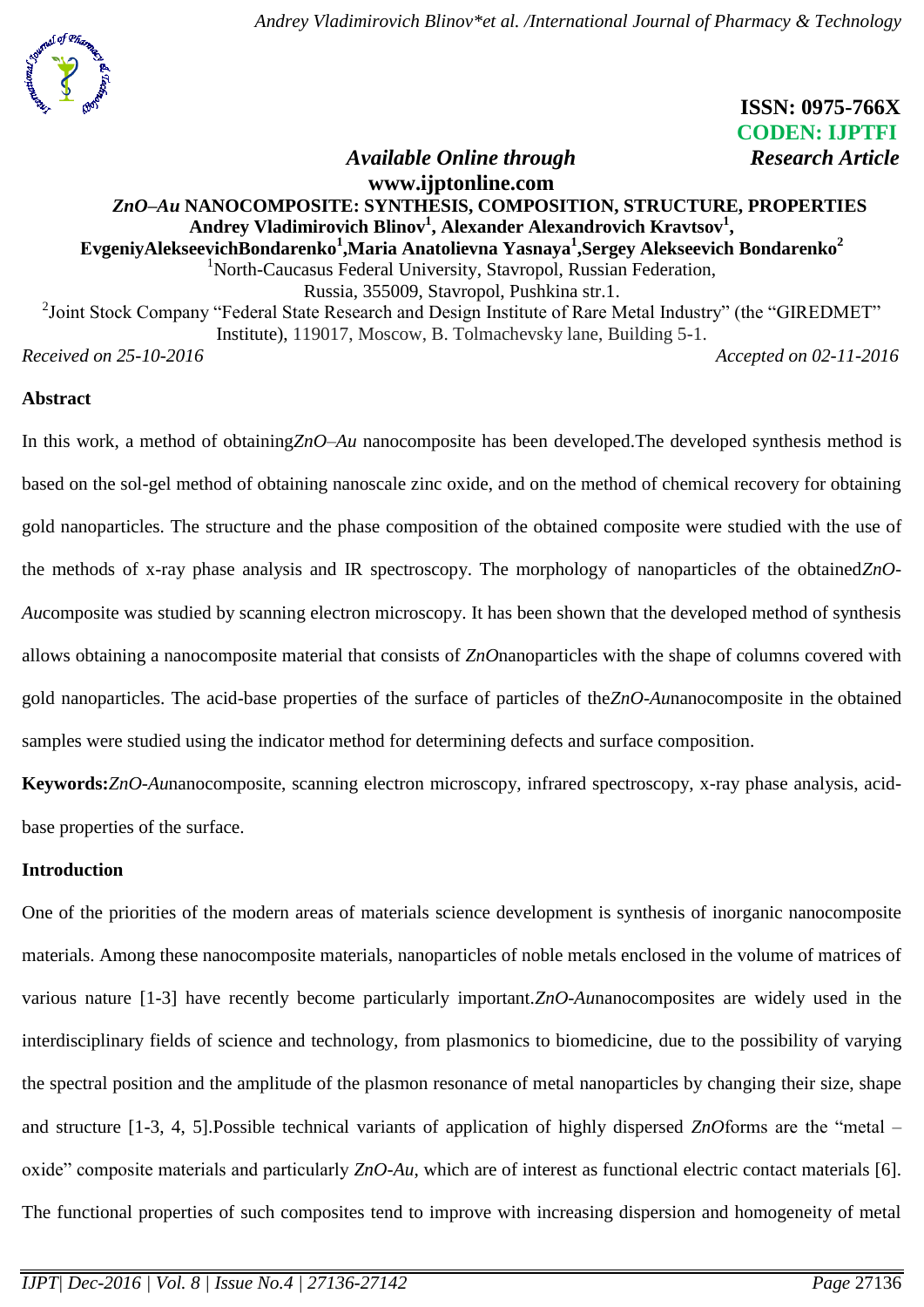*Andrey Vladimirovich Blinov\*et al. /International Journal of Pharmacy & Technology* distribution in the oxide matrix. Several methods of obtaining zinc oxide are known, including performing the reaction by the hydrothermal method, photochemical synthesis. However, the most common method is the sol-gel process. Such methods provide the opportunity of obtaining dispersed forms of *ZnO*with controlled size and morphology by adjusting the deposition conditions [7].

This paper is devoted to the problems of obtaining nanocomposite *ZnO-Au*material, and to studying its structure and composition.

### **The methods of forming structures**

The developed method of synthesizing the nanocomposite *ZnO-Au*material consists of the following steps:

- 1. Preparation of the initial solutions of a zinc-containing precursor and a solution of the chloraurate acid;
- 2. Synthesis of the *ZnO*sol;
- 3. Recovery of*Au* nanoparticles on the surface of*ZnO;*
- 4. Converting sol into gel;
- 5. Centrifugal separation of the obtained gel and washing it with distilled water;
- 6. Drying the gel at the temperature of 150  $^{\circ}$ C.

The choice of the drying temperature was due to the fact that this temperature (150  $^{\circ}$ C) was sufficient for decomposition of *Zn(OH)2*crystallites, zinc acetates, and for formation of the *ZnO* phase.

#### **Results and discussion**

The phase composition and the structure of *ZnO-Au*nanocomposites were determined by x-ray phase analysis. The diffraction pattern of a *ZnO-Ausample* dried at 150 °Cis shown in Figure 1.



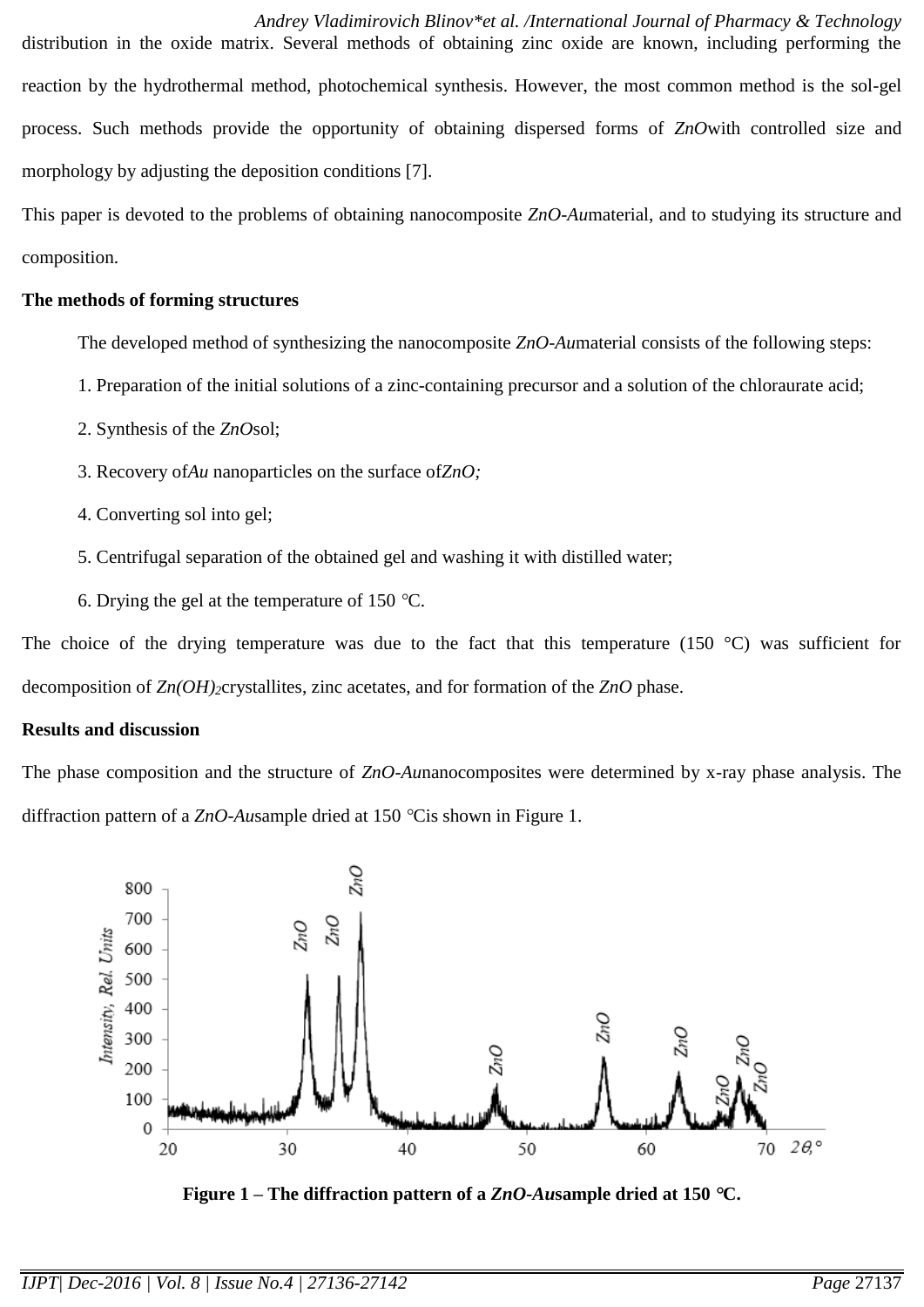*Andrey Vladimirovich Blinov\*et al. /International Journal of Pharmacy & Technology* Figure 1 shows that the position of peaks in the *ZnO-Au*nanocomposite x-ray reflection indicates the presence of wurtzite-like zinc oxide in the obtained samples. In the presented diffraction pattern, peaks of gold are absent, due to low concentrations of *Au* in the *ZnO-Aucomposite*, in accordance with the conditions of synthesis (~ 1 %). In order to determine the composition of the samples more accurately, the IR spectroscopy method was used. Figure

2 shows the IR spectrum of a sample of the *ZnO-Au*nanocomposite dried at 150 C.



**Figure 2 – IR spectrum of a sample of the** *ZnO-Au***nanocomposite dried at 150** *C.*

In the IR spectra of composite  $ZnO-Au$  samples, there are valence and deformation oscillations  $-OH(3390-3840 \text{ cm}^{-1})$ , 1340-1390 cm<sup>-1</sup>), deformational fluctuations of ties -  $CH_3(1020 \text{cm}^{-1})$ , fluctuations of Me-CO (1390-1450 cm<sup>-1</sup>), which indicates the presence of physically and chemically bound water in the samples*,*as well as traces of zinc hydroxide,*CH3COO–* ,apparently adsorbed on the surface of nanocomposite crystals [8 – 14].

Next, the morphology of particles of the obtained samples of *ZnO-Au*nanocomposites was studied by scanning electron microscopy. Figure 3 shows SEM images of the *ZnO-Aunanocomposite dried at* 150 °C.



**Figure 3 – SEM images of the** *ZnO-Au***nanocomposite dried at 150 C.**

Scanning electron microscopy showed that zinc oxide in the obtained samples had the shape of columns with the characteristic dimensions of  $1 - 5 \mu m$  (length) and  $0.5 - 2 \mu m$  (diameter) (Figure 3 (a). Elemental analysis of various areas of the nanocomposite showed that the surface of *ZnO*particles was covered with smaller spherical particles of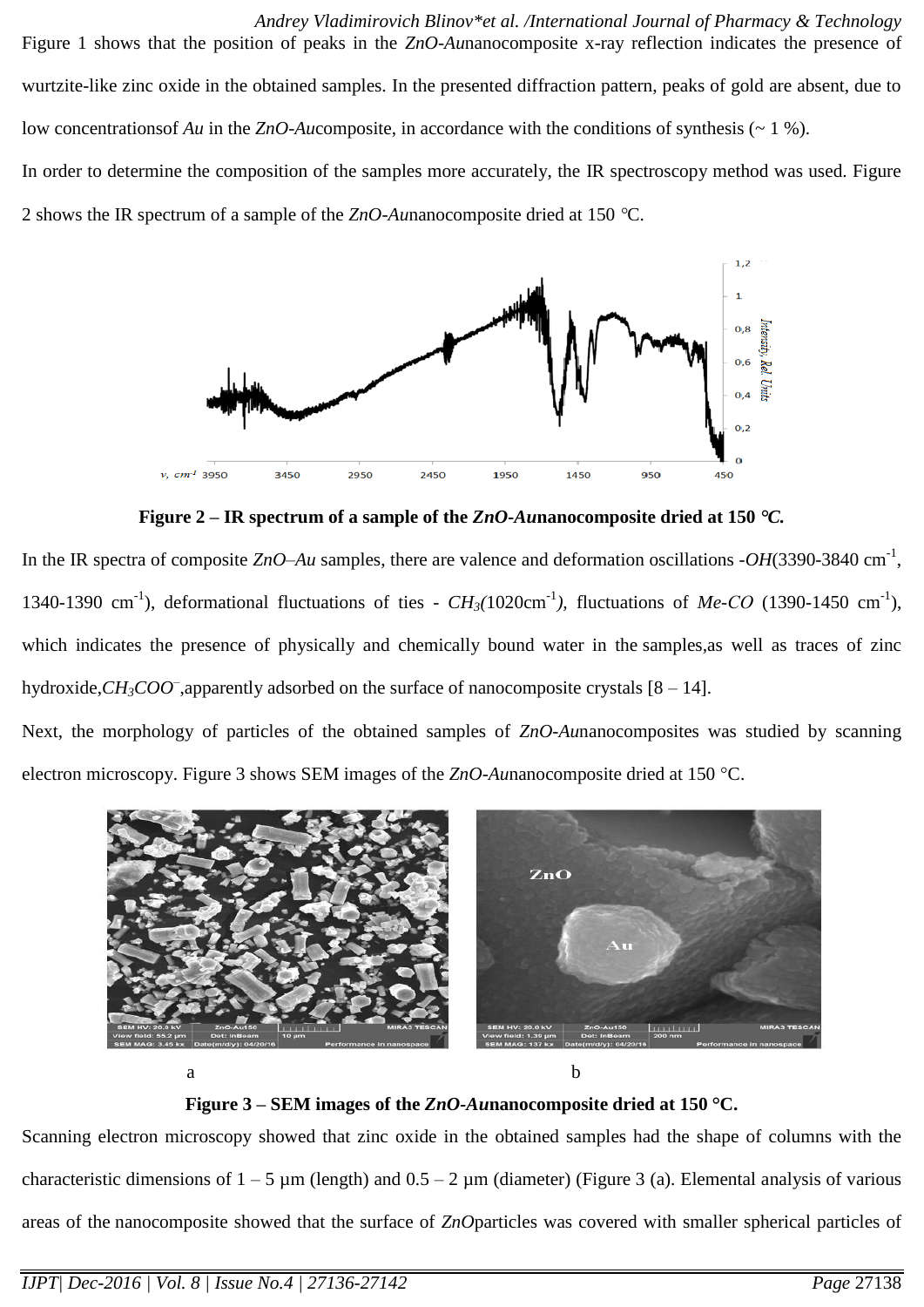*Andrey Vladimirovich Blinov\*et al. /International Journal of Pharmacy & Technology Au* (figure 3 (b)). A particle of gold shown in Figure 3 (b) is an aggregate of small (with the dimensions of  $\sim$  20 nm) nanoparticles. The acid-base properties of the surface of *ZnO-Au*nanocomposites were studied with the use of the indicator method [15]. This method is based on selective adsorption of indicators with various *pKa*values in various active centers of the material. The intensity of the acid-base centers on the surface characterizes *pKa*of the indicator that is adsorbed in conjugated form, and the amount of the adsorbed indicator shows the number of centers of this intensity. The indicator method makes it possible to get an idea about defects on the surface of the material.

At the temperature of 150 °C zinc hydroxide is present in the samples, which is an amphoteric compound, and can have both acidic and basic properties. Various shapes of active centers on the surface of *ZnO-Au*before the decomposition temperature is reached are shown in Figure 4.



#### **Figure 4– Possible shapes of active centers on the surface of** *ZnO-Au***at the drying temperatures that are**

#### **insufficient to remove the adsorbed water.**

Figures 5 and 6 show the results of studying indicators adsorption on the surface of pure nanoscale *ZnO*, and the *ZnO-Au*nanocomposite, respectively.







**Figure 6 – Adsorption of indicators on the surface of** *ZnO-Au* **dried at the temperature of 150** *C.*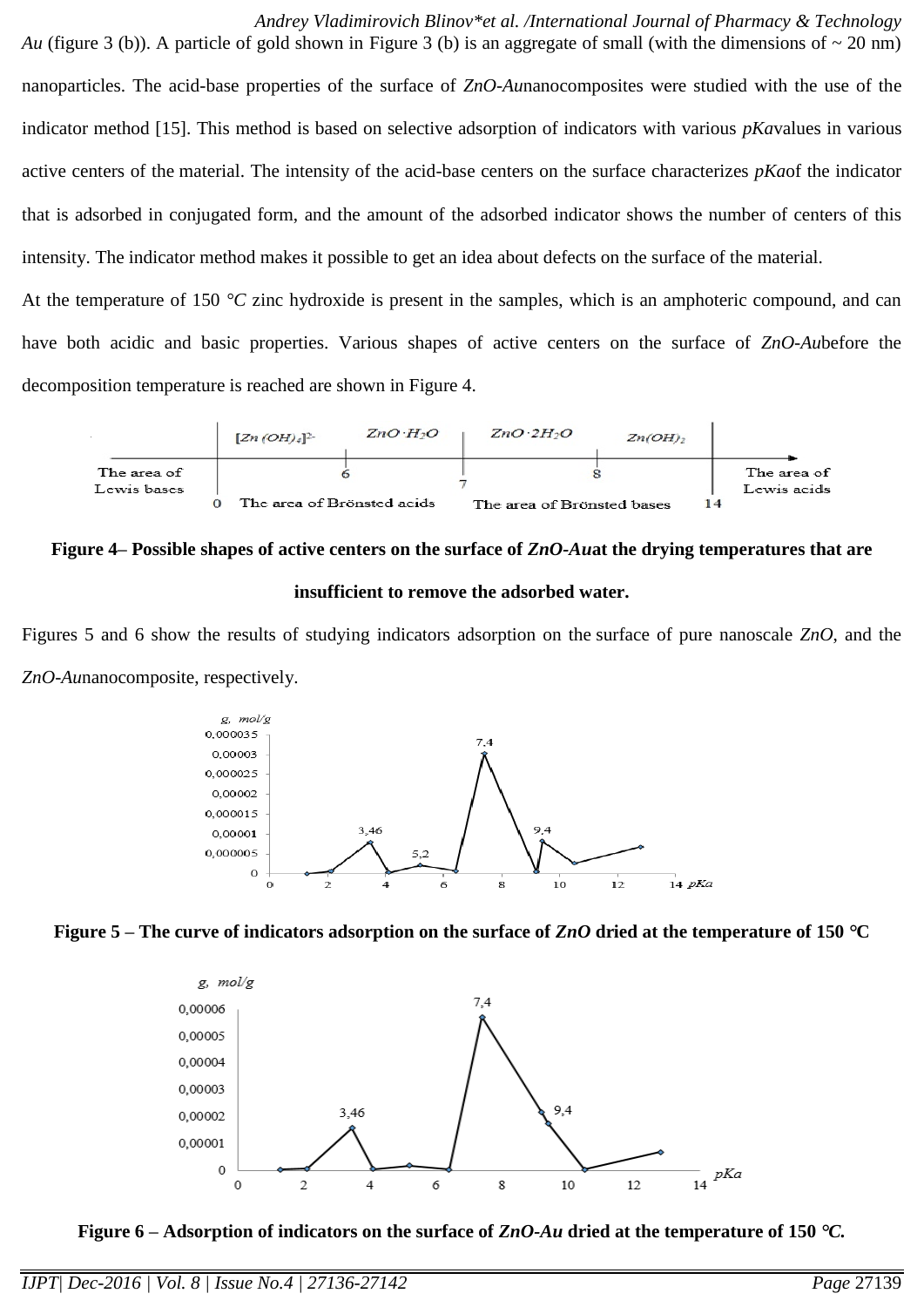*Andrey Vladimirovich Blinov\*et al. /International Journal of Pharmacy & Technology* Analysis of Figures 5 and 6 shows that both on the surface of nanoscale *ZnO*and the *ZnO-Au*composite there are active centers with acid properties ( $pKa = 3.46$ ,  $pKa = 5.2$ ), which corresponds to  $[Zn(OH)_4]^2$ <sup>-</sup>,  $ZnO$ aqua-complexes (*pKa*= 7,4) and base centers with *pKa*= 9.4.

Let us consider the possible mechanism of gold nanoparticles formation on the surface of zinc oxide. In obtaining composite material *ZnO-Au,* the precursor for *Au* is *HAuCl4,* which can dissociate in aqueous solutions as follows:

$$
HAuCl_4 \stackrel{H_2O}{\longrightarrow} H^+ + [AuCl_4]^-
$$

The complex cation *[AuCl4] –* can interact with the basic centers on the surface of *ZnO.*

Table 1 shows the results of comparing the concentration of the active centers on the surface of *ZnO-Au*dried at 150 C and the concentration of the active centers on the surface of *ZnO* dried at the same temperature.

**Table 1 –Changes in concentration of the active centers on the surface of** *ZnO-Au***dried at the temperature of 150** *C***, as compared to the concentration of the active centers on the surface of** *ZnO* **dried at the same temperature.**

| pKa          | $g(ZnO)$ ,<br>mol/g | $g(ZnO-Au)$ ,<br>mol/g | Change in the concentration | Active centers           |
|--------------|---------------------|------------------------|-----------------------------|--------------------------|
| $pKa = 3.46$ | 0.000008            | 0.000016               | increased 2 times           | $[Zn(OH)_4]^{2-}$        |
| $pKa = 5.2$  | 0.000002            | 0.000002               | unchanged                   |                          |
| $pKa = 7.4$  | 0.00003             | 0.000057               | increased 2 times           | $ZnO$ $2H_2O$            |
| $pKa = 9.4$  | 0.000008            | 0.000017               | increased 2 times           | $Zn[AuCl4]$ <sub>2</sub> |

Primary adsorption of the *[AuCl4] –* anions occurs in the base centers with *pKa*= 9.4, which is evidenced by their increased concentration, as compared to pure *ZnO.* Using the solution of *HAuCl4*as a precursor promotes formation of *ZnO*aqua-complexes (*pKa*= 7.4).

Formation of active centers on the surface of *ZnO·nH2O* before the temperature of 250 *°C*is reached can be expressed by the following equation:

$$
l-2n \leftarrow \begin{matrix} O-H & J\stackrel{H_2O}{\longrightarrow} l-2n \leftarrow J^{2+}+2 O H^-, \\ O-H & \end{matrix}
$$

Brönsted's base

Lewis' conjugate acid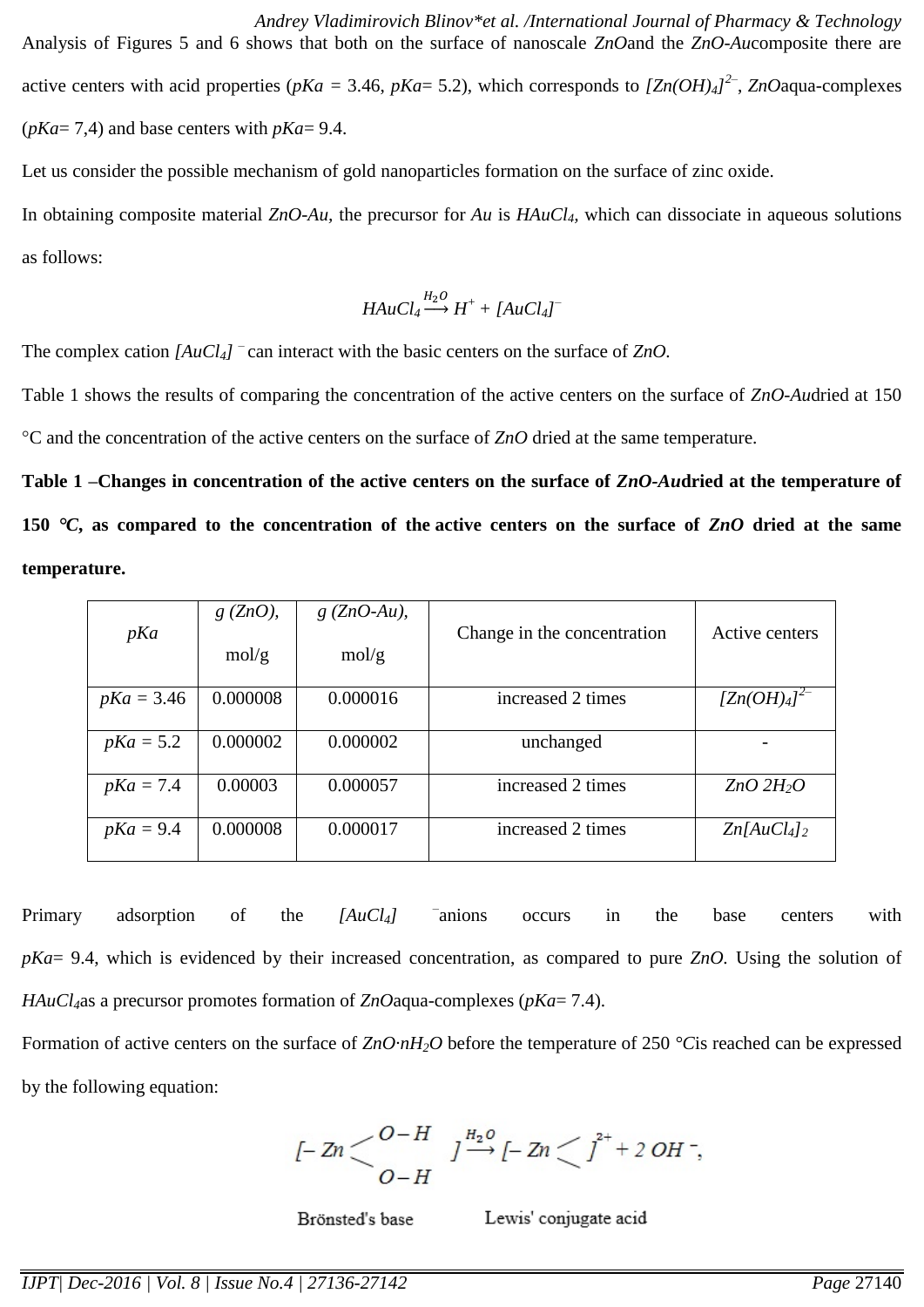*Andrey Vladimirovich Blinov\*et al. /International Journal of Pharmacy & Technology* The following equation describes the possible process of *[AuCl<sub>4</sub>]* adsorption in the active centers:

$$
[-\operatorname{Zn}^{\prime}\bigcup^{2+}+2[\operatorname{AuCl}_{4}]^{-}\to-\operatorname{Zn}\bigcup^{A\operatorname{uCl}_{4}}_{\operatorname{AuCl}_{4}}
$$

Further growth of the *Au* nanoparticles allegedly occurs on the adsorbed ions of gold.

#### **Conclusion**

The developed method allows obtaining the *ZnO-Au*nanocomposite with the use of the sol-gel method. Studying the phase composition with the use of the XFA method showed that the main phase of the obtained composite was*ZnO*in a crystal wurtzite-like lattice. Further study of the composite with the use of the IR spectroscopy method showed the presence of physically and chemically bound water, and acetate groups. Therefore, calcination at the temperature above 150  $^{\circ}$ C is required for complete desorption of water and decomposition of the acetate complexes of zinc. Studying the morphology of the particles of the obtained *ZnO-Au*composite showed that zinc oxide particles had the shape of columns. Gold particles occur as spherical aggregates, and are present on the surface of *ZnO*particles*.*  Studying the acid-base surface properties of the obtained samples showed the predominance of neutral active centers on the surface of the composite. Besides, total concentration of active centers on the surface of the obtained *ZnO-Au*nanocomposite is about two times higher than the concentration of active centers on the surface of*ZnO* dried at the same temperature.

#### **Acknowledgments**

This paper was prepared within the framework of the Federal Target Program "Research and Development in Priority Areas of Development of the Scientific-and -Technological Complex of Russia for years 2014-2020". The number of the Agreement for Grants Provision: 14.576.21.0029, unique project code: RFMEFI57614X0029.

#### **References**

- 1. Yasnaya, М.A., 2008. Nanochasticyblagorodnyhmetallovnapoverhnostimikrogranulpolistirola. Sintez. Stroenie. Svojstva [Nanoparticles of Noble Metals on the Surface of Polystyrene Micro-Granules. Synthesis. Structure. Properties]. Thesis for the academic degree of Cand. of Chem. Sciences. Moscow, pp: 107.
- 2. Gritskova, I.A., A.Y. Gervald, N.I. Prokopov, Y.M. Shirakina and N.S. Serkhacheva, 2011. Sintezpolimernyhmikrosfer, soderzhashhihneorganicheskienanochasticy [Synthesis of Polymer Microspheres Containing Inorganic Nanoparticles]. Bulletin of the Moscow State University of Fine Chemical Technologies, 6  $(5): 9 - 20.$